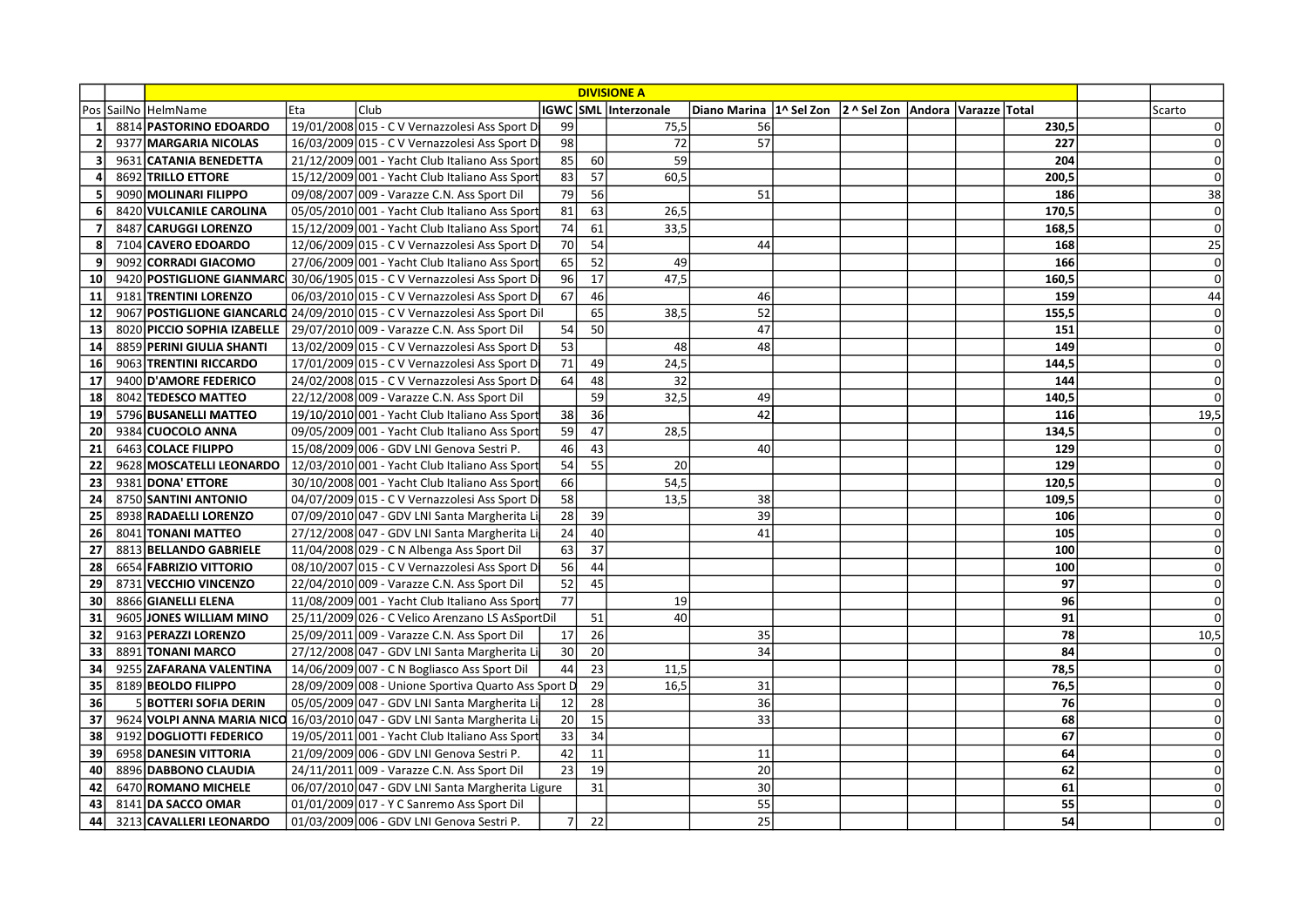| 45 | 7614 ALLERA LORENZO                                                 |  | 28/03/2009 017 - Y C Sanremo Ass Sport Dil                                            |                      |                |      | 54       |  | 54       | 0l             |
|----|---------------------------------------------------------------------|--|---------------------------------------------------------------------------------------|----------------------|----------------|------|----------|--|----------|----------------|
| 46 | 7492 D'AMORE PAOLO                                                  |  | 18/07/2011 16 - C V Vernazzolesi Ass Sport Dil                                        | 13                   | 33             |      |          |  | 52       | $\Omega$       |
| 47 | 8046 GEPPER ALEXANDER                                               |  | 10/03/2009 017 - Y C Sanremo Ass Sport Dil                                            |                      |                |      | 50       |  | 50       | $\Omega$       |
| 48 | 8622 LUPI EDOARDO                                                   |  | 01/12/2008 015 - C V Vernazzolesi Ass Sport Dil                                       |                      | 25             | 24   |          |  | 49       | $\Omega$       |
| 49 |                                                                     |  | 7756 CUNEO VALERIO FRANCO 24/06/2009 001 - Yacht Club Italiano Ass Sport              | 21                   |                | 6, 5 | 19       |  | 46,5     | $\Omega$       |
| 50 | 9326 EMERIGO ETTORE                                                 |  | 15/10/2009 017 - Y C Sanremo Ass Sport Dil                                            |                      |                |      | 45       |  | 45       | $\Omega$       |
| 51 | 7347 COMMODARI FRANCESCO 14/02/2008 029 - C N Albenga Ass Sport Dil |  |                                                                                       |                      |                | 28   | 17       |  | 45       | $\Omega$       |
| 52 | 7832 CORREALE PAOLA                                                 |  | 26/02/2009 019 - Yacht Club Imperia Ass Sport Dil                                     |                      |                |      | 43       |  | 43       |                |
| 53 | 657 DANOVARO VERONICA                                               |  | 11/12/2008 015 - C V Vernazzolesi Ass Sport Di                                        | 29                   |                | 14   |          |  | 43       | $\Omega$       |
| 54 | 7429 PEROTTI MATTEO                                                 |  | 14/01/2011 007 - C N Bogliasco Ass Sport Dil                                          | 22                   | 13             | 7,5  |          |  | 42,5     | $\Omega$       |
| 55 | 8159 PATRONE ALICE                                                  |  | 08/08/2008 006 - GDV LNI Genova Sestri P.                                             | 32                   | 3              |      |          |  | 42       |                |
| 56 | 9010 LALLA CAROLINA                                                 |  | 27/04/2010 001 - Yacht Club Italiano Ass Sport                                        | 41                   |                |      |          |  | 41       | $\Omega$       |
| 57 | 7860 PATERNA GIORDANO                                               |  | 06/11/2007 029 - C N Albenga Ass Sport Dil                                            |                      | 35             |      |          |  | 39       |                |
| 58 | 7273 VIANZONE VIOLA                                                 |  |                                                                                       |                      |                |      | 37       |  | 37       | $\Omega$       |
|    |                                                                     |  | 019 - Yacht Club Imperia Ass Sport Dil<br>14/11/2011 009 - Varazze C.N. Ass Sport Dil |                      |                | 10   |          |  |          |                |
| 59 | 8246 OLIVIERI GIOVANNI                                              |  |                                                                                       | 25<br>6 <sup>1</sup> | 12             |      |          |  | 35       |                |
| 60 | 77 DE PALMA ESTER LUCIA                                             |  | 23/01/2011 001 - Yacht Club Italiano Ass Sport                                        |                      |                |      | 15<br>32 |  | 33<br>32 | $\overline{0}$ |
| 61 | 9022 GUGLIELMATI CESARE                                             |  | 05/09/2009 019 - Yacht Club Imperia Ass Sport Dil                                     |                      |                |      |          |  |          |                |
| 62 | 8487 TUTONE EDOARDO                                                 |  | 10/11/2008 001 - Yacht Club Italiano Ass Sport                                        | 31                   |                |      |          |  | 31       |                |
| 63 | 900 ROLANDO LORENZO                                                 |  | 19/12/2008 012 - C.V. Ventimigliese Ass Dilett                                        |                      |                |      | 29       |  | 29       | $\Omega$       |
| 64 | 6789 DADO GREGORIO                                                  |  | 22/01/2010 036 - C N Andora Ass Sport Dil                                             |                      |                |      | 28       |  | 28       | $\Omega$       |
| 65 | 7428 RANDONE GIULIO                                                 |  | 17/02/2009 036 - C N Andora Ass Sport Dil                                             |                      |                |      | 27       |  | 27       |                |
| 66 | 8967 IEMOLINI ALESSANDRO                                            |  | 01/07/2011 015 - C V Vernazzolesi Ass Sport Di                                        | 16                   | 10             |      |          |  | 26       |                |
| 67 | 8666 SILVESTRO ARIANNA                                              |  | 12/07/2010 001 - Yacht Club Italiano Ass Sport                                        | 10                   | 16             |      |          |  | 26       |                |
| 68 | 8517 ATZENI ILARIA                                                  |  | 17/03/2010 015 - C V Vernazzolesi Ass Sport Dil                                       |                      | 5 <sub>l</sub> |      | 21       |  | 26       | $\Omega$       |
| 69 | 8653 BOSIA JACOPO                                                   |  | 09/12/2011 036 - C N Andora Ass Sport Dil                                             |                      |                |      | 26       |  | 26       | $\Omega$       |
| 70 | 6458 LAZZARI NYO                                                    |  | 10/08/2011 019 - Yacht Club Imperia Ass Sport Dil                                     |                      |                |      | 24       |  | 24       |                |
| 71 | 795 PITTALUGA FRANCESCA                                             |  | 012 - C.V. Ventimigliese Ass Dilett                                                   |                      |                |      | 23       |  | 23       | $\Omega$       |
| 72 | 8 SCIALLI IAN FRANCISCO                                             |  | 27/04/2010 T012 - C.V. Ventimigliese Ass Dilett                                       |                      |                |      | 22       |  | 22       |                |
| 73 | 9641 CANONICI CECILIA                                               |  | 001 - Yacht Club Italiano Ass Sport Dil                                               |                      | 18             |      |          |  | 18       |                |
| 74 | 8945 NEGRI VIRGINIA                                                 |  | 07/08/2010 018 - Club del Mare Ass Sport Dil                                          |                      |                |      | 18       |  | 18       |                |
| 75 | 7482 VOLANTE EDOARDO                                                |  | 29/10/2009 009 - Varazze C.N. Ass Sport Dil                                           | 15                   |                |      |          |  | 15       |                |
| 76 | 6856 CHIAPPARI ENRICO                                               |  | 042 - C N Rapallo Ass Sport Dil                                                       |                      | 14             |      |          |  | 14       |                |
| 77 | 7504 BASTINI EDOARDO                                                |  | 20/12/201141371 - ClubNaut.SanBartolomeo al MareAssSportDi                            |                      |                |      | 14       |  | 14       | $\Omega$       |
| 78 | 7446 GUGLIERI MARGHERITA                                            |  | 15/10/2010 Club del Mare                                                              |                      |                |      | 13       |  | 13       |                |
| 79 | 9001 MINATI GABRIELE                                                |  | 02/10/2008 024 - Club Nautico Celle Ass Dilett                                        |                      |                |      | 12       |  | 12       | $\Omega$       |
| 80 | 8867 MARILLI FEDERICO                                               |  | 26/01/2010 012 - C.V. Ventimigliese Ass Dilett                                        |                      |                |      | 10       |  | 10       |                |
| 81 | 88201 FERRARA LUCA                                                  |  | 09/08/2008 015 - C V Vernazzolesi Ass Sport Di                                        | 9 <sub>l</sub>       |                |      |          |  | 9        | $\Omega$       |
| 82 | 9025 TRAVERSO ALESSANDRA                                            |  | 015 - C V Vernazzolesi Ass Sport Dil                                                  |                      | 9              |      |          |  | 9        |                |
| 83 | 7619 FEDERICO ELIA                                                  |  | 08/10/2009 012 - C.V. Ventimigliese Ass Dilett                                        |                      |                |      | 9        |  | -9       |                |
| 84 | 6049 BIANCHI GABRIELE                                               |  | 042 - C N Rapallo Ass Sport Dil                                                       |                      | 8              |      |          |  | 8        | $\Omega$       |
| 85 | 7285 SECCHI ALESSIO                                                 |  | 21/10/2010 017 - Y C Sanremo Ass Sport Dil                                            |                      |                |      |          |  | Я        |                |
| 86 | 6100 MURPHY MATTHEW GIORGIO                                         |  | 042 - C N Rapallo Ass Sport Dil                                                       |                      | $\overline{7}$ |      |          |  | 7        | $\Omega$       |
| 87 | 7513 CHA EMANUELE                                                   |  | 05/10/2009 029 - C N Albenga Ass Sport Dil                                            |                      |                |      |          |  |          | $\Omega$       |
| 88 | 75 AGNESE ELEONORA                                                  |  | 31/03/2011 029 - C N Albenga Ass Sport Dil                                            | $\overline{2}$       | $\overline{4}$ |      |          |  | 6        | $\Omega$       |